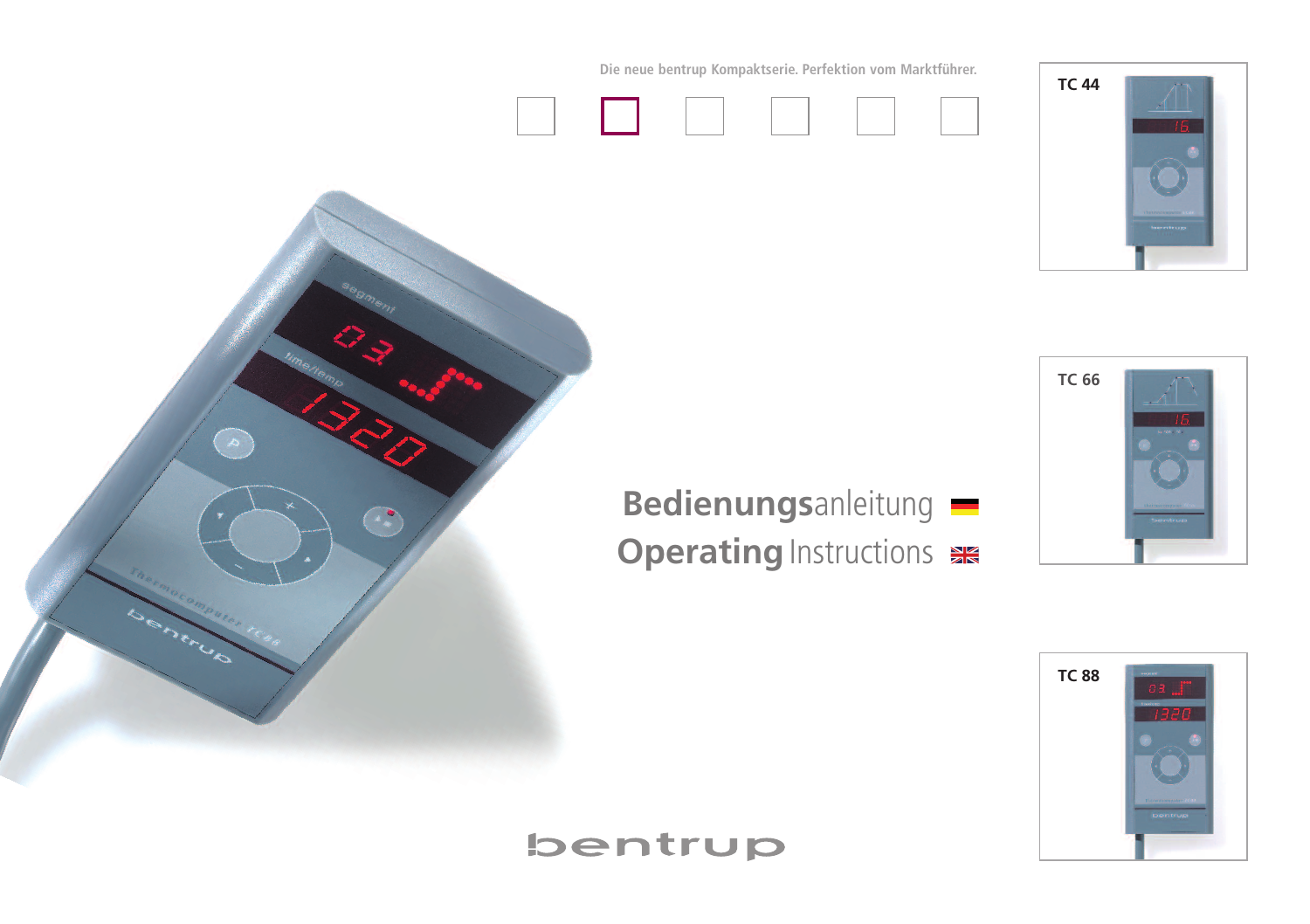# **Vo r w o r t**

Mit Ihrer neuen Regelanlage halten Sie kompakte Perfektion in der Hand. Egal ob Sie sich für die am einfachsten zu Handhabende TC44, den universellen TC66 oder den Alleskönner TC88 entschieden haben - Ihre Regelanlage vereint neuste Mikroprozessor Technologie und höchste Uberbrennsicherheit in ansprechendem Outfit.

Im entsprechenden Abschnitt dieser Anleitung ist die Funktion Ihres Modells kompakt erklärt. Am Ende befinden sich die Bedienhinweise für alle Modelle. Bitte lesen Sie die Anleitung vor dem ersten Gebrauch aufmerksam durch.

Für technisch interessierte Anwender verweisen wir auf die Technische Anleitung auf unserer Homepage www.bentrup.de. Hier finden Sie Details zu Betriebsparametern, Konfiguration, Fehlerspeicher, Ofenschaltplänen, Sicherheitshinweisen und technischen Daten.

> 1 - Brennprofil (je nach Modell) 2 - Programmwerte und Ofentemperatur 3 - Programmwahl (nicht bei TC44) 4 - Start-Stopp Taste (Programmstart) 5 - Segmentanwahl und Werteänderung 6 - Reglersicherung (0.5A mittelträge) 7 - Netzschalter



# **lntroduction**

The new bentrup compact series sits in your hand and convinces by perfection in detail: Whether you have decided for the highly operation simplified TC44, the general purpose TC66 or the multi segment TC88 - your new controller combines latest microprocessor technology, operation safety in a perfect appearance.

Each model is explained in the corresponding chapter of this manual. Common notes for all models are given at the end. Please read through this booklet carefully before using your controller.

For users who are interested in more technical details we recommend the Technical Manual which can be downloaded at www.bentrup.de. This manual provides details about operating parameters, configuration, error log, kiln schematics and safety advices.

- 1- firing profile (model dependant)
- 2 programme values and kiln temperature
- 3 programme selection (not on TC44)
- 4 start-stop key (programme start)
- 5 segment selection and value change
- 6 controller fuse (0.5A semi lag)
- 7 mains switch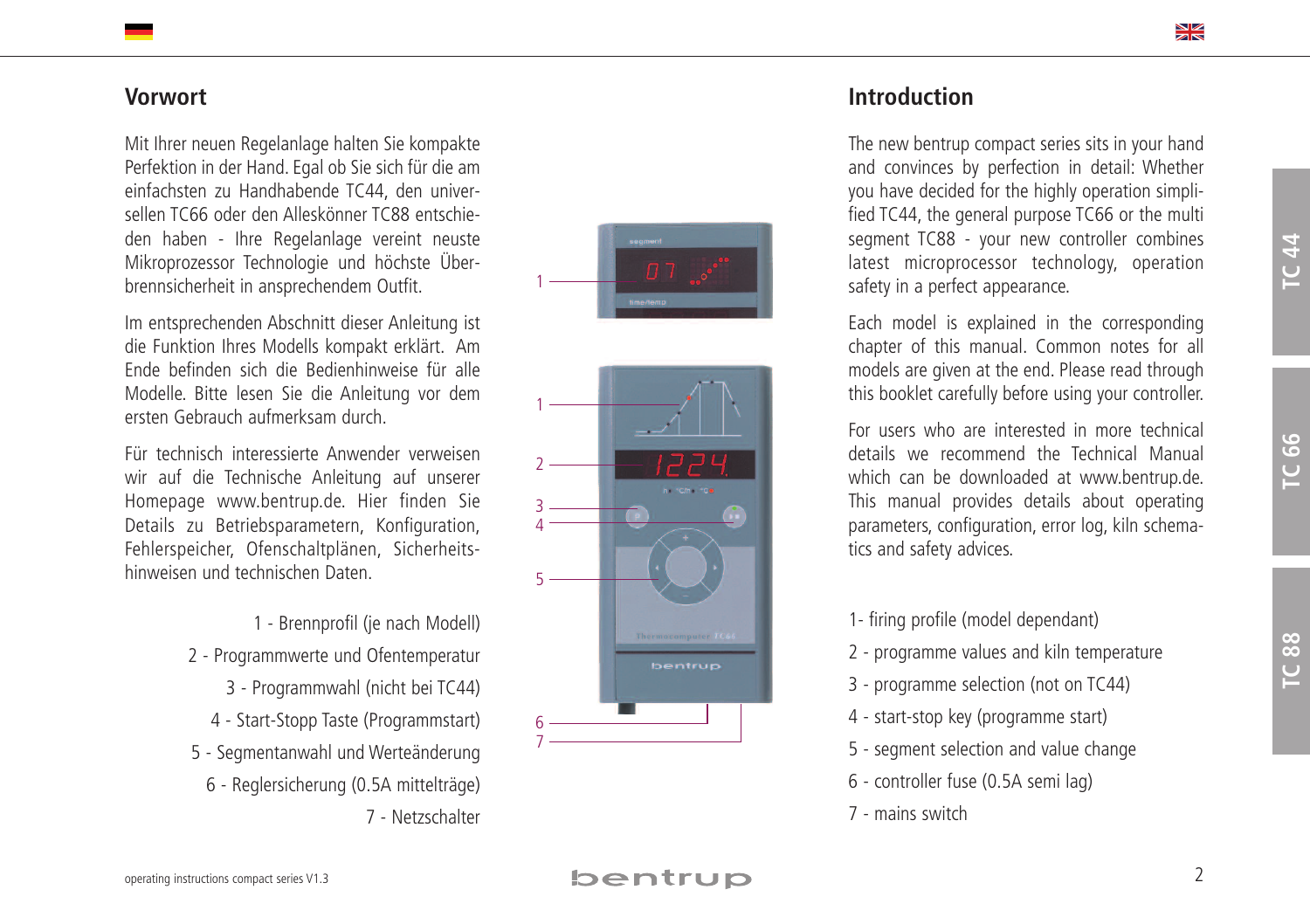# **P r o g r a m m r e g l e r T C 4 4**

Der Programmregler TC44 verlangt nur wenige Einstellmöglichkeiten und ist somit innerhalb von Minuten verstanden. Die Brennkurve ist auf einfache Anwendungen der Keramik abgestimmt (Bild A):

- a. in Stufen einstellbares Aufheizen auf 580°C
- b.  $\,$  ungeregeltes Aufheizen auf in Stufen einstellbare Endtemperatur
- c. in Stufen einstellbare Haltezeit
- d. ungeregeltes Abkühlen

Im Vergleich zu analogen Regelanlagen bietet der TC44 präzisere Brennergebnis, hohe Betriebssicherheit und Uberwachung bei einfachster Bedienung.

## Brennkurve einstellen und starten

Schalten Sie den Regler über den Netzschalter ein. Nach einigen Sekunden erscheint die aktuelle Ofentemperatur. Wählen Sie über die Pfeiltasten die Aufheizphase an. Auf der Anzeige erscheint der aktuell eingestellte Temperaturanstieg in °C pro Stunde (Bild B).

# Programme Controller TC44

The programme controller TC44 requires very little programming and therefore is understood within a minute. The firing profile is adapted to simple ceramic applications (fig. A):

- a. in steps adjustable controlled heat up to 5 8 0 ° C
- b. uncontrolled heat up to final temperature adjustable in steps
- c. in steps settable dwell
- d. uncontrolled cooling

Compared to analogue controls TC44 provides more precise firing results, highest operation safety and supervisory with simple handling.

## Adjusting and Starting a Firing

Power on the controller by the mains switch. After a few seconds the current kiln temperature is shown. Select the heat up segment using the **arrow keys.** The display now reads the current setting in  $^{\circ}$ C per hour (fig. B).

a b c d

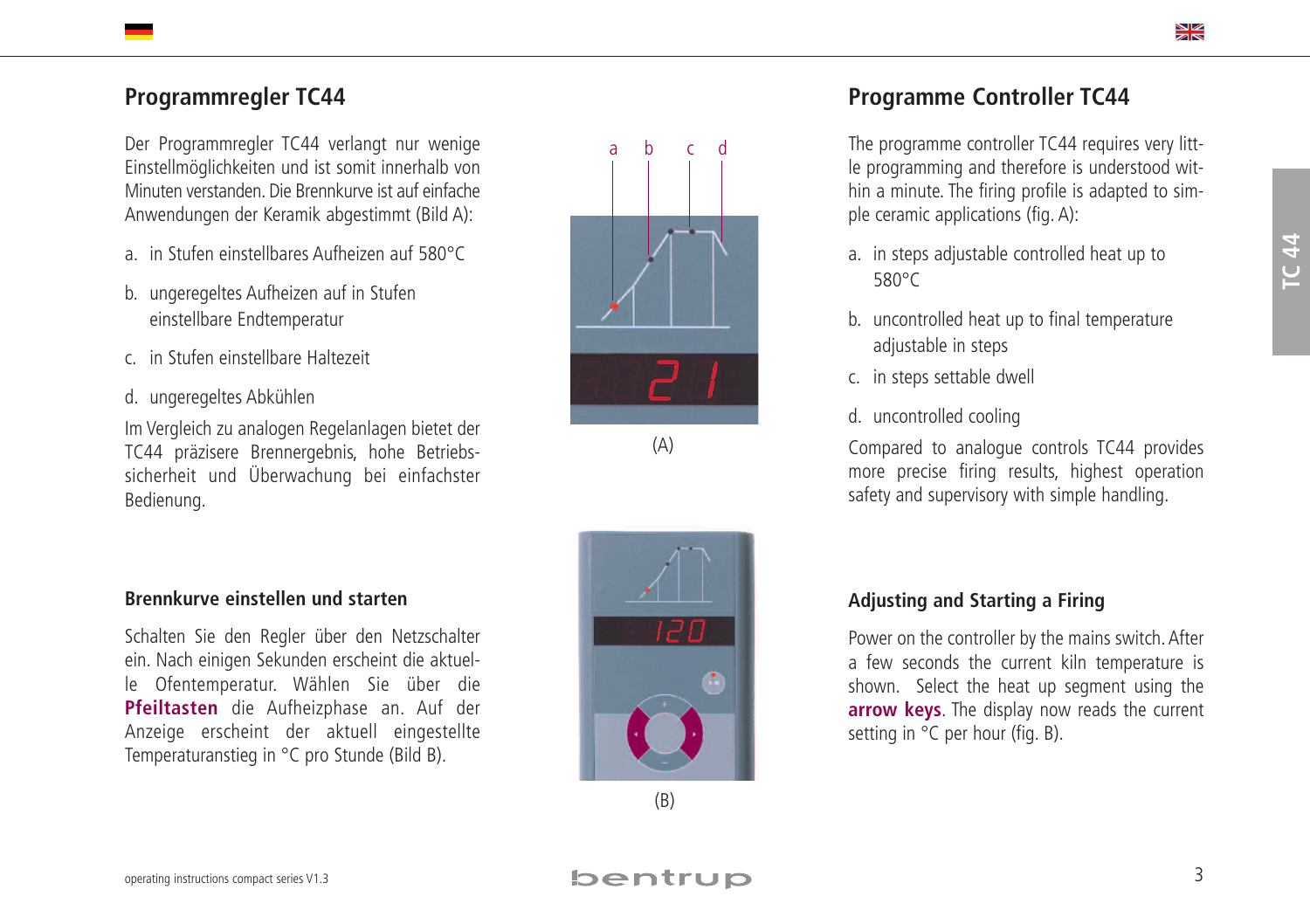Uber die 17/**0 Tasten** stellen Sie die Anheizgeschwindigkeit in °C pro Stunde ein. Mögliche Werte sind 30, 60, 120, 240, 360, 480°C/h oder SKIP für ungeregeltes Aufheizen (Bild A).

Mit den Pfeiltasten wählen Sie den nächsten Brennabschnitt an und stellen dabei die gewünschte Brenntemperatur über die 17/**1 Tasten** ein. Die Brenntemperatur ist in 5°C-Schritten von 400°C bis ca. 1320°C (je nach Ofenmodell) einstellbar (Bild B).

Uber die Pfeiltasten gehen Sie zum nächsten Brennabschnitt, um die Haltezeit einzustellen. Mögliche Zeiten sind 0, 0:10, 0:20, 0:30 Minuten oder 1 Stunde.

Durch Drücken der Taste Start-Stopp wird der Brennvorgang gestartet. In der Brennkurve leuchtet nun der aktuelle Brennabschnitt, in der Anzeige steht die aktuelle Ofentemperatur. Den laufenden Brennvorgang erkennen Sie am blinkenden Dezimalpunkt und dem grünen Leuchtpunkt in der Start-Stopp Taste (Bild C).

Während des Brandes können die Werte der Brennkurve eingesehen, aber nicht geändert werden. In der Abkühlphase ist der Brand bei einer Ofentemperatur von 150°C beendet. Öffnen Sie den Ofen nicht im heißen Zustand!

Die eingestellte Brennkurve bleibt auch nach dem Ausschalten erhalten.



( A )



( B )



Adjust the heat up rate in  $\degree$ C per hour using the **B** keys. Available settings are 30, 60, 120, 240, 360, 480°C/h or SKIP for uncontrolled heating (fig. A).

Select the next segment using the arrow keys. Adjust the firing temperature using the **H keys**. The firing temperature can be set in steps of 5 $\degree$ C between 400 $\degree$ C and 1320 $\degree$ C depending on kiln type (fig. B).

Step to the next segment by the arrow keys to set the dwell time. Available settings are 0, 0:10, 0:20, 0:30 minutes or 1 hour.

Pressing the **start-stop** key starts the firing. From now on the firing curve shows the current segment while the display reads the current kiln temperature. The flashing decimal point and a green LED in the **start-stop** key indicate a programme running (fig. C).

During a firing the values of the firing curve can be displayed but not changed.

The firing is completed when the kiln temperature has dropped below 150°C. Caution - do not open the kiln while hot!

The set firing curve is saved also after power off.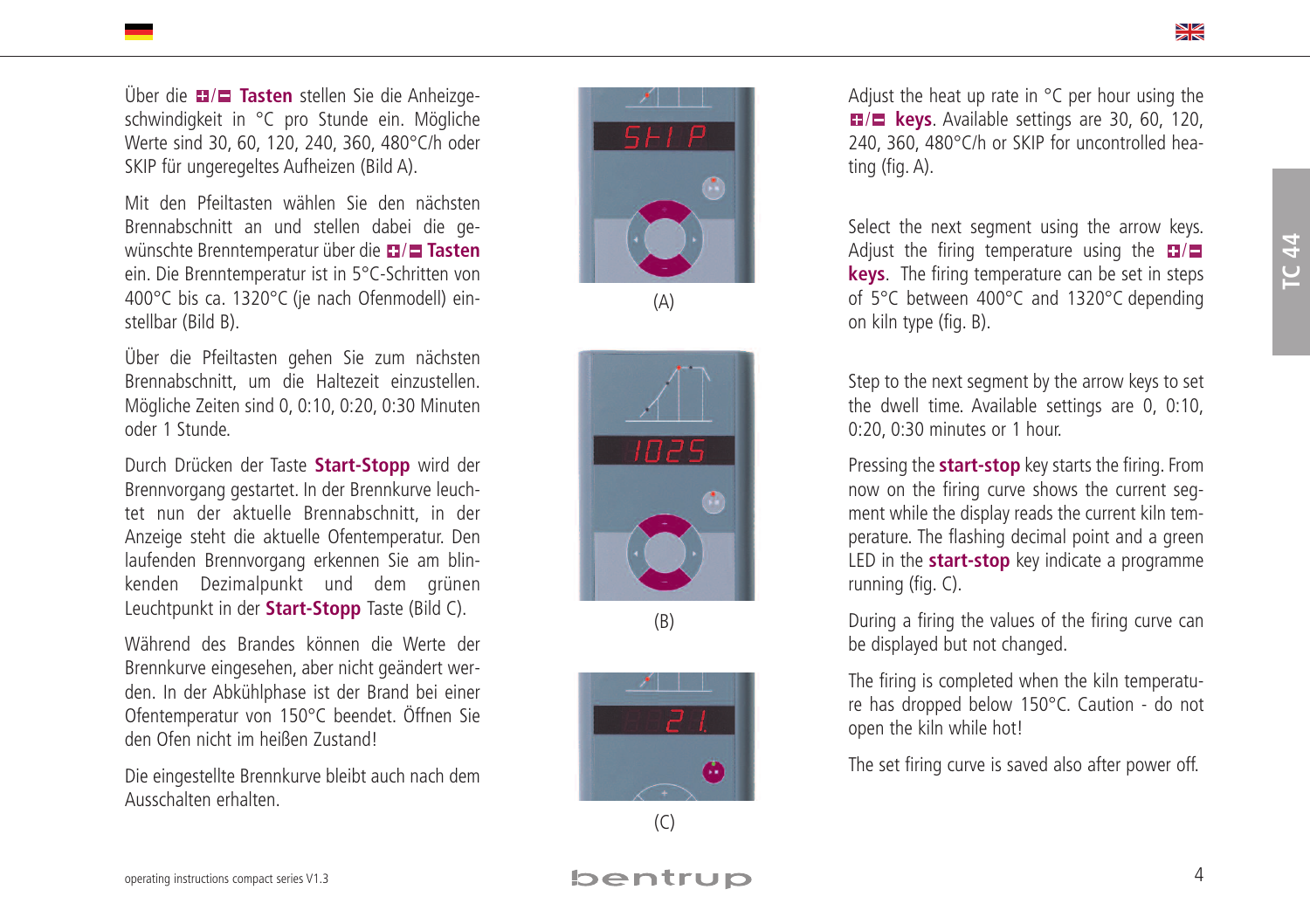# **Programmregler TC66**

Der Programmregler TC66 ist auf die typischen Anwendungen in der Keramik zugeschnitten. Die Brennkurve des TC66 besteht aus folgenden Segmenten (Bild A):

- a. Vorlaufzeit (bis 9 Stunden 59 Minuten z.B. für Programmstart in der Nacht)
- b. Aufheizen (geregelt 1 bis 999°C pro Stunde oder ungeregelt "SKIP") auf Zwischentemperatur
- c. Aufheizen (geregelt 1 bis 999°C pro Stunde oder ungeregelt "SKIP") auf Endtemperatur
- d. Haltezeit (bis 9 h 59 min)
- e. Abkühlen (geregelt 1 bis 999°C pro Stunde oder ungeregelt "SKIP") bis 150°C

#### **Programme**

Der TC66 speichert 6 Brennkurven als Programme, die Sie Aufrufen können, um sie nicht jedesmal neu eingeben zu müssen. Sie können diese Programme selbst verändern. Die Werte bleiben auch nach dem Ausschalten des Reglers erhalten. Nebenstehende Tabelle zeigt die werksseitige Belegung dieser Programme Nr. 1 bis 6 (Bild B).



(A)

| P              | a           | b             |                | c             |             | d     | e             |
|----------------|-------------|---------------|----------------|---------------|-------------|-------|---------------|
| #              | h:min       | $\degree$ C/h | $\overline{C}$ | $\degree$ C/h | $^{\circ}C$ | h:min | $\degree$ C/h |
| 1              | 0:00        | 30            | 150            | SKIP          | 150         | 0:00  | <b>SKIP</b>   |
| $\overline{2}$ | 0:00        | 100<br>600    |                | SKIP          | 800         | 0:10  | SKIP          |
| $\cdot$ 3      | 0:00        | 100           | 600            | SKIP          | 900         | 0:10  | <b>SKIP</b>   |
| 4              | 0:00        | 180<br>400    |                | SKIP          | 1050        | 0:30  | <b>SKIP</b>   |
| l 5.           | 0:00<br>180 |               | 400            | SKIP          | 1180        | 0:30  | SKIP          |
| 6              | 0:00        | 250           | 820            | SKIP          | 560         | 0:10  | 80            |

# **Programme Controller TC66**

The programme controller TC66 is designed for the specific needs of ceramics. The firing curve consist of the following segments (fig A):

- a. programme delay (up to 9 h 59 min e.g. to take advantage of "off peak" electricity)
- b. heating up (controlled 1 to 999°C per hour or uncontrolled "SKIP") to intermediate temperature
- c. heating up (controlled 1 to 999°C per hour or uncontrolled "SKIP") to final temperature
- d. dwell (up to 9 h 59 min)
- e. cooling down (controlled 1 to 999°C per hour or uncontrolled "SKIP") to 150°C

#### **Programmes**

The TC66 saves up to 6 firing curves as programmes. This saves time and avoids errors. All values of the programme can be changed and are saved also after power off.

The programme table (fig B) shows the ex factory settings of the programmes no. 1 to 6 (fig B).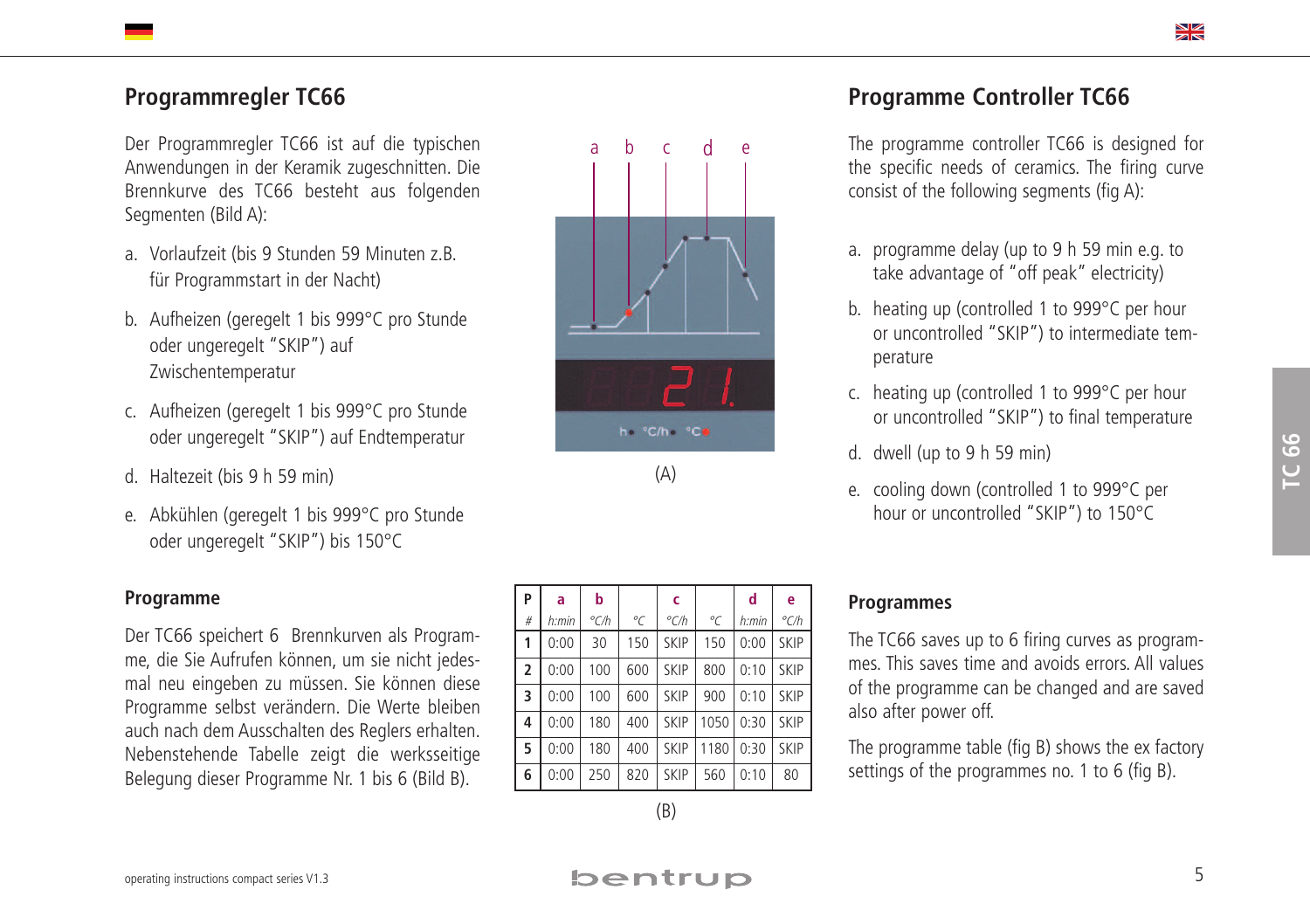## Brennkurve wählen und Brennvorgang starten

Wählen Sie je nach Anwendung, Ton bzw. Glasur das richtige Brennprogramm aus. Ihr Händler wird Sie bei Fragen gerne unterstützen. Im folgenden Beispiel starten wir einen Schrühbrand 800°C (Programm Nr. 2):

Schalten Sie den Regler über den Netzschalter ein. Nach einigen Sekunden erscheint die aktuelle Ofentemperatur. Drücken Sie nun die **Programmtaste** so oft, bis auf der Anzeige P2 für Programm Nummer 2 steht (Bild A).

Danach wird auf der Anzeige die Endtemperatur (mit Einheit °C) des ausgewählten Programms dargestellt. Der entsprechende Abschnitt der Brennkurve blinkt auf (Bild B).

Durch Drücken der Taste Start-Stopp Taste wird der Brennvorgang gestartet. In der Brennkurve leuchtet der aktuelle Brennabschnitt, in der Anzeige steht die aktuelle Ofentemperatur. Den laufenden Brennvorgang erkennen Sie am blinkenden Dezimalpunkt und dem grünen Leuchtpunkt in der Start-Stopp Taste (Bild C).



( A )





## Selecting and Starting a Programme

Select the proper firing curve depending on your application, clay or glaze. Your supplier is happy to assist you. The following example demonstrates starting a biscuit firing  $800^{\circ}$ C (programme no. 2):

Power on the controller by the mains switch. After a few seconds the current kiln temperature is shown. Now press the **programme** key several times until the display shows **P2** which stands for programme no. 2 (fig A).

Thereafter the final temperature of the choosen programme is displayed (accomplished by the unit LED showing " $C$ "). The corresponding segment of the firing curve lights up (fig. B).

Pressing the **start-stop** key starts the firing. From now on the firing curve shows the current segment while the display reads the current kiln temperature. The flashing decimal point and a green LED in the **start-stop** key indicate a programme running (fig. C).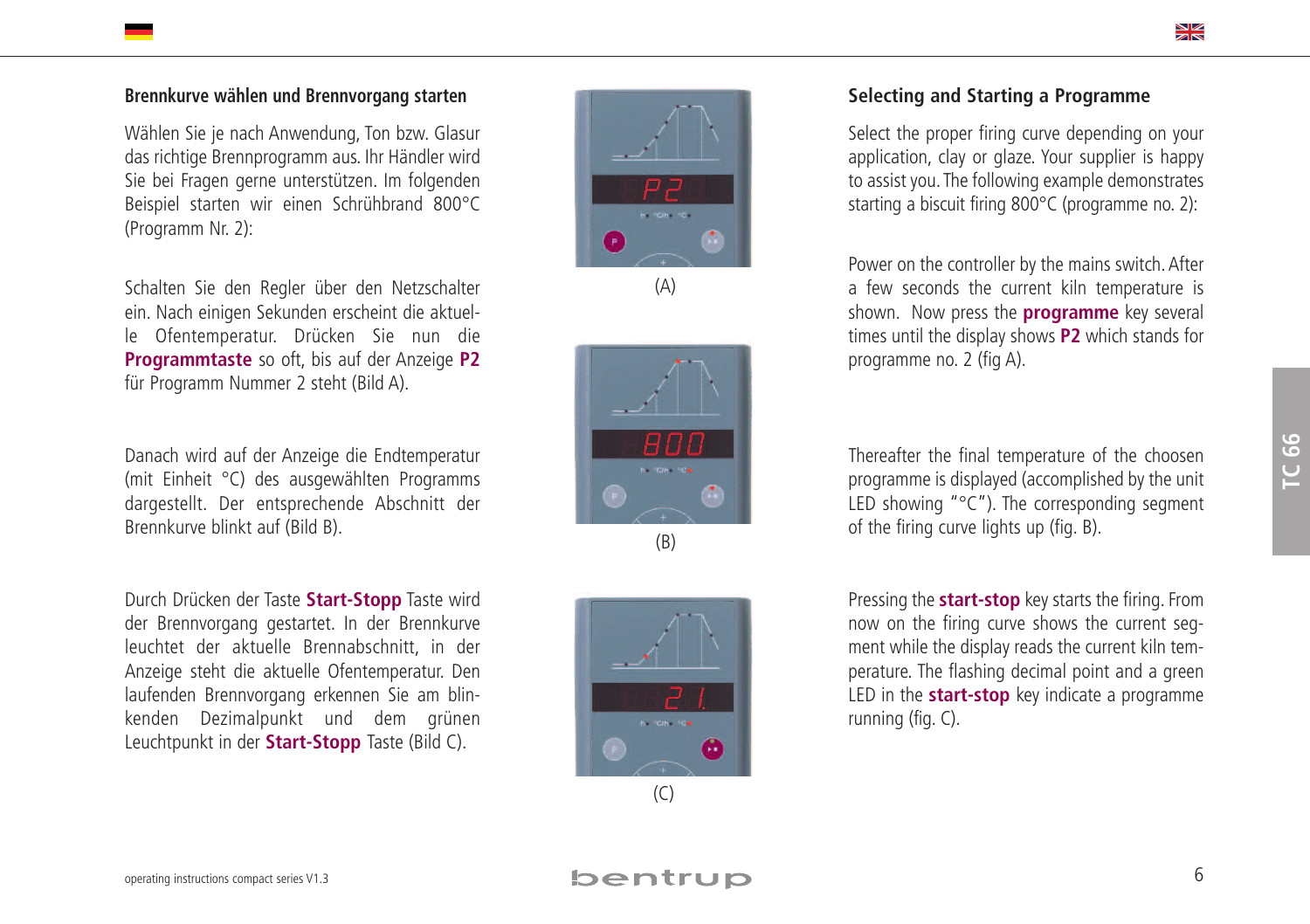#### Brennkurve verändern

Die 6 Brennprogramme der TC66 können Sie auf Ihre Anwendung anpassen. Um beispielsweise die Endtemperatur von Programm Nr. 4 auf 1065°C zu ändern, wählen Sie über die Programmtaste Programm Nr. 4 aus. Nach einigen Sekunden erscheint die ursprüngliche Endtemperatur 1050°C. Über die **E1** bzw. **E1 Tasten** können Sie den anzeigten Wert auf 1065°C ändern. Für größere Werteänderungen halten Sie die ■ bzw. **Taste** gedrückt (Bild A).



$$
\left\langle \mathsf{A}\right\rangle
$$

## Adjusting a Firing Curve

The 6 firing curves can be adapted to your applications. For instance to change the final temperature of programme no. 4 to 1065 $\degree$ C, select programme no. 4 by pressing the programme key several times. After a short moment the final temperature of 1050 $^{\circ}$ C is shown. Use the  $\blacksquare$  resp. **keys** to change the temperature to 1065°C. Hold the **n** resp. **E** key pressed for major changes of the value (fig A).

**TC 66**

Über die Pfeiltasten können Sie die weiteren Abschnitte der Brennkurve einsehen und ggf. verändern. Mit der Start-Stopp Taste kann das Programm jederzeit gestartet werden (Bild B).

Die Änderungen der Programme bleiben auch nach dem Ausschalten erhalten. Beachten Sie daher, dass die in dieser Anleitung abgebildete Programmtabelle nicht mehr aktuell ist, wenn Sie die Werte auf Ihre Bedürfnisse angepaßt haben.



Use the **arrow keys** to navigate through the segments of the firing curve. All displayed programme values can be changed if needed. You can commence the programme at any time pressing the start-stop key (fig B).

All changes of the programmes are saved also after power off. Therefore note that the programme table shown in the beginning of this chapter is not current any more once you have adapted the firing curves to your applications.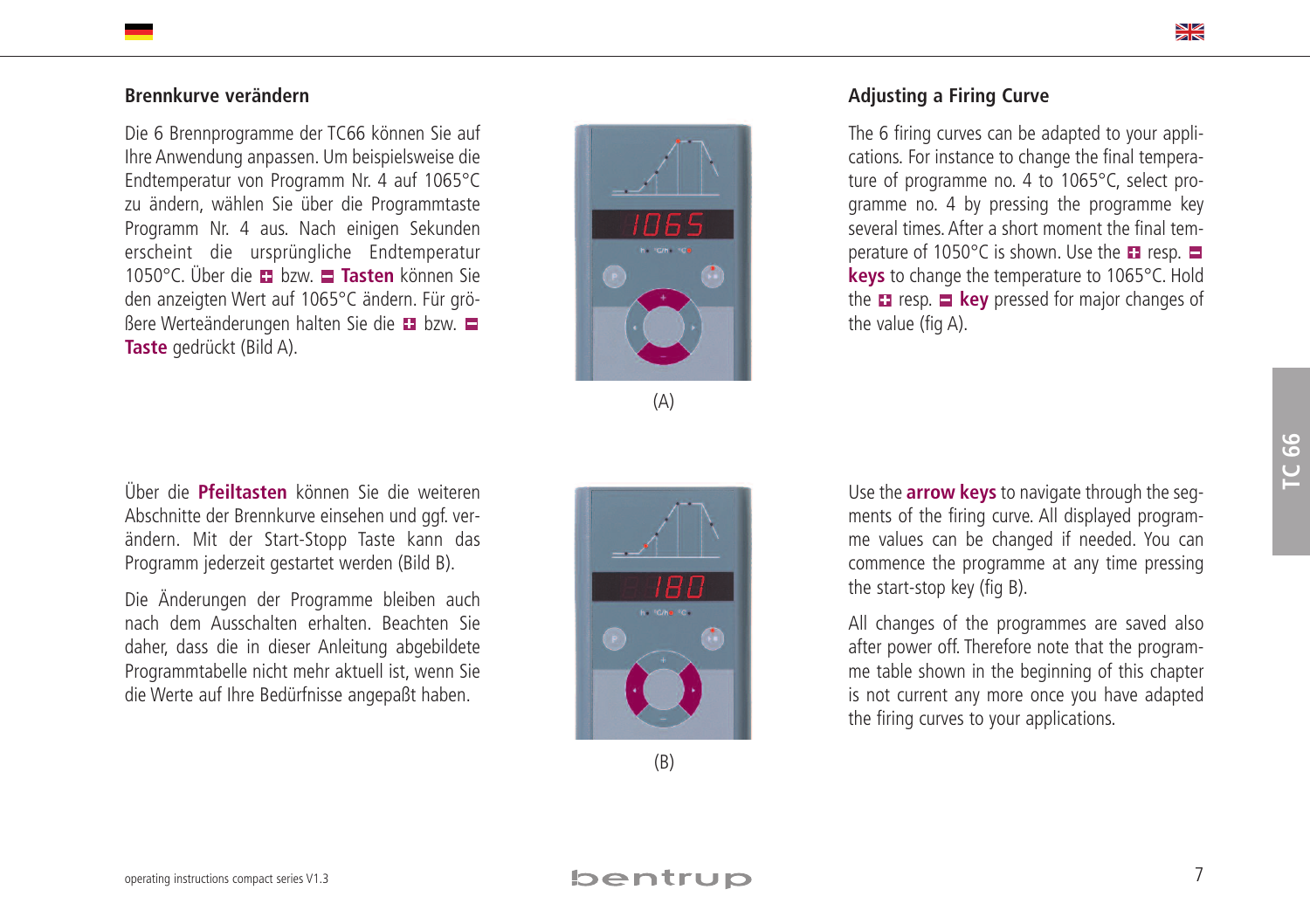#### **Vo r l a u f z e i t**

Uber die Vorlaufzeit kann der Brennvorgang in die Nacht verlegt werden. Wenn Sie z.B. die Werkstatt um 17 Uhr verlassen und ab 22 Uhr Nachtstromtarif gilt, stellen Sie eine Vorlaufzeit von 5:00 Stunden ein. Nach dem Start wird die verbleibende Zeit angezeigt (Bild A).

#### Anzeigen während des Brandes

Während des Brandes wird die aktuelle Ofentemperatur und der Brennabschnitt angezeigt. Über die Pfeiltasten kann die aktuelle Brennkurve abgefragt werden (Bild B, SKIP, Brennabschnitt blinkt), ohne den Brand zu unterbrechen. Während einer Haltezeit wird die noch verbleibende Zeit angezeigt. Nach 15 Sekunden wechselt die Anzeige auf die aktuelle Ofentemperatur und Brennabschnitt zurück.

Um einen Wert zu ändern, halten Sie den Brand über die Start-Stopp Taste an und starten ihn danach wieder. Der Brand wird an der gleichen Stelle fortgesetzt, außer wenn ein bereits durchlaufenes Segment geändert wurde (das Programm wird dann ab diesem Segment ausgeführt).

In der Abkühlphase ist der Brand bei einer Ofentemperatur von 150°C beendet. Öffnen Sie den Ofen nicht im heißen Zustand!



$$
(\mathsf{A})
$$

( B )

#### **P r o g r a m m e D e l a y**

The programme delay is used for a delayed start of the firing. To start the firing e.g. at 10 PM and leave the workshop at 5 PM, you have to enter a programme delay of 5:00 hours. After pressing the start-stop key the display reads the remaining time (fig. A).

## **Readings during the Firing**

Usually during a firing the controller shows kiln temperature and current segment. By pressing the arrow keys you can check the values of the firing curve (corresponding segment is flashing) without interrupting the firing. During a dwell the remaining time is shown. After 15 seconds the display returns to current segment and kiln temperature ( f i g . B , **S K I P** ) .

To change a value press the start-stop key and restart the firing after modification. The firing is continued at the same point if no segment is modified which has already been processed (this causes the firing to start at this segment).

The firing is completed when the kiln temperature has dropped below 150°C. Caution - do not open the kiln while hot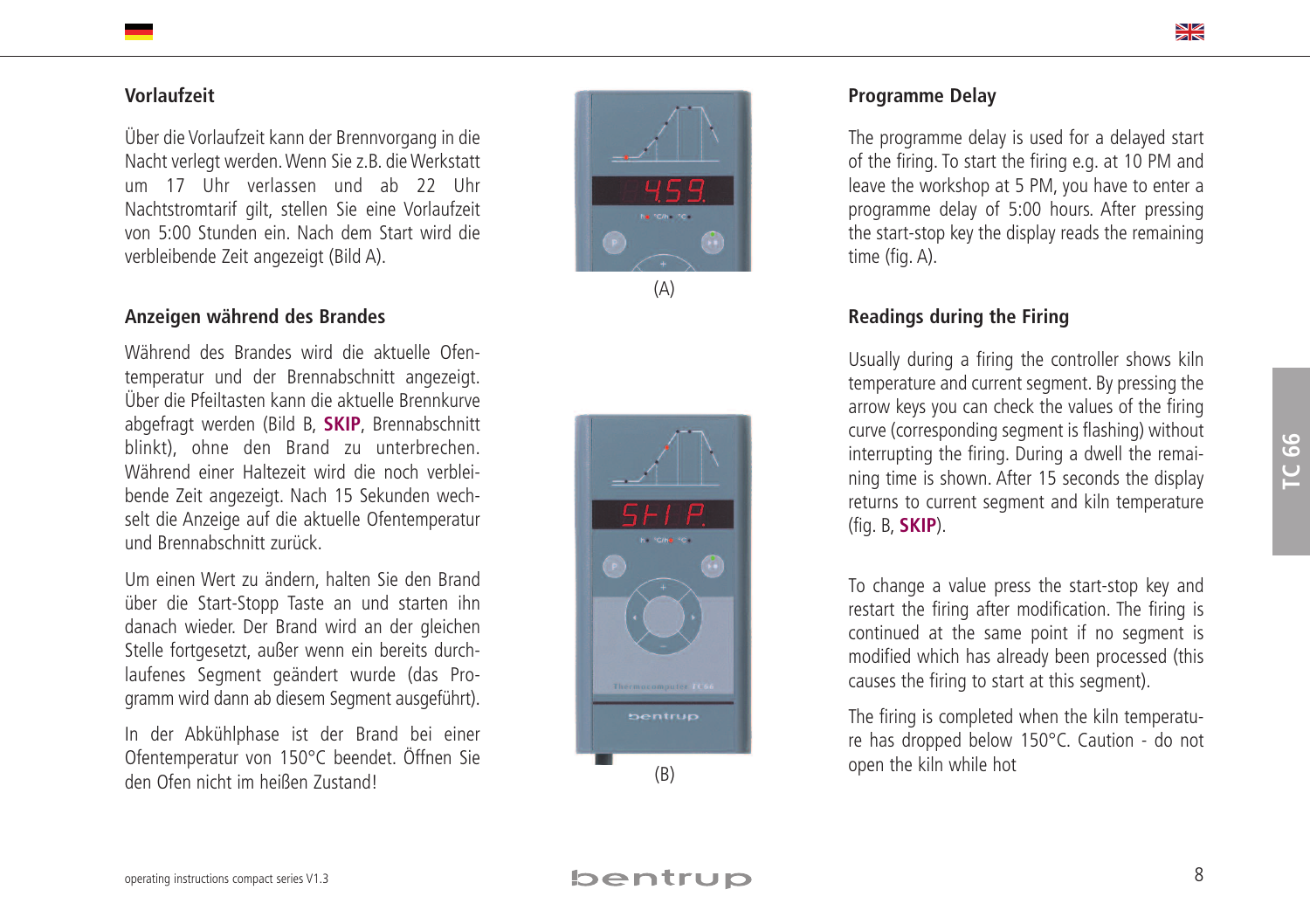# **P r o g r a m m r e g l e r T C 8 8**

Der Programmregler TC88 ist der Alleskönner aus der Kompaktserie. Die Brennkurve kann völlig frei mit mehrfachem Aufheizen, Halten und Abkühlen eingestellt werden. Beliebige Brennprofile z.B. für Glasfusing, Kristallzucht oder Laboranwendungen sind möglich.

Die Brennkurve ist in bis zu 10 Segmente unterteilt, pro Segment wird Zeit und Endtemperatur eingestellt. Je nach Temperatur des vorherigen Segments entsteht ein Aufheiz-, Halte- oder Abkühlsegment. 3 Brennkurven können als Programm abgespeichert werden (Bild A).

Es ist auch eine Version mit 20 Programmen je 15 Segmente verfügbar.

Bei einer Zeiteingabe in Segment Nr. 0 wird der Brand verzögert gestartet (z.B. Programmstart um 17 Uhr, Segment Nr. 0 auf 5:00 gestellt, Brand beginnt um 22 Uhr).

Als Beispiel soll die abgebildete Brennkurve als Programm Nr. 2 (P2) eingegeben werden. Nach dem Einschalten des Reglers erscheint die aktuelle Ofentemperatur. Drücken Sie nun die **Programmtaste** so oft, bis auf der oberen Anzeige P2 erscheint (Bild B).



( A )



# Programme Controller TC88

The programme controller TC88 is the flexible all purpose solution of the compact series. The firing profile is fully flexible allowing multiple heat up, dwells and cooling. This makes the TC88 ideal for all applications like glass fusing, crystal- or development and research.

The firing curve is divided in up to 10 segments which are defined by time and temperature. In relation to the previous segment this determines

heating, dwelling or cooling segment. 3 firing curves are saved as programmes (fig. A).

An extended model providing 20 programmes 15 segments each is available.

Segment 0 is for a delayed programme start. For instance enter 5:00 hours if you want the firing to begin at 10:00 PM but start the programme at 5:00 PM when leaving the workshop.

Refer to the firing curve shown above which we are going to enter as programme no. 2 (P2). Power on the controller by the mains switch. After a few seconds the current kiln temperature is shown. Now press the **programme** key several times until the display shows **P2** (fig. B).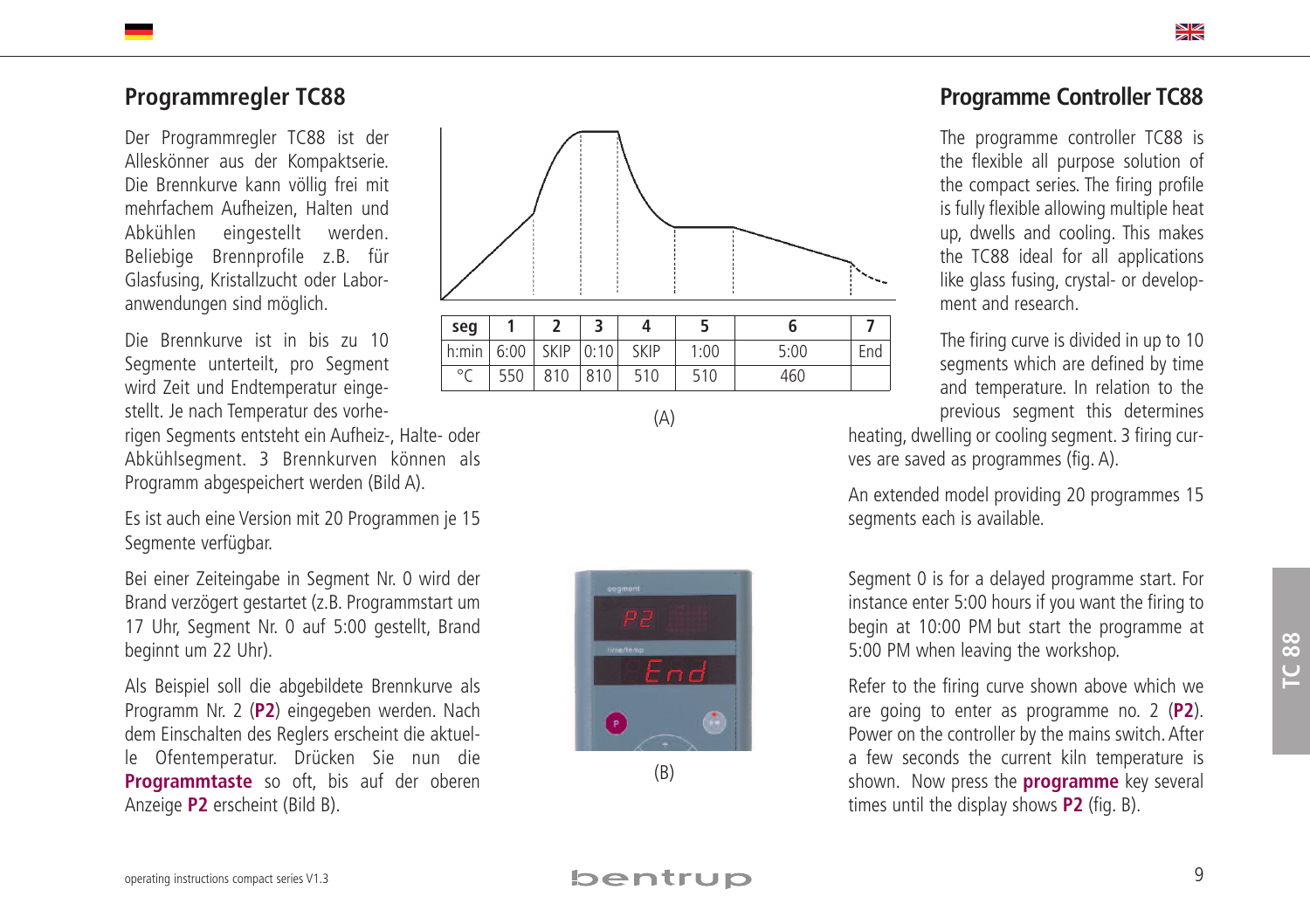Uber die **Pfeiltasten** wählen Sie die Zeiteingabe von Segment 01 an (blinkt währenddessen). Uber die 17**1 Tasten** stellen Sie die Segmentzeit (6:00 Stunden) ein. Für große Werteänderungen halten Sie die **Taste E** bzw. ■ gedrückt. Nach Betätigen der rechten Pfeiltaste stellen Sie die Endtemperatur des Segments (550°C) ein.

In jedem Segment werden Zeit und Temperatur eingestellt. Während der Zeiteingabe leuchtet zur Unterscheidung in der Segmentanzeige der Dezimalpunkt auf. Die sich im aktuellen Segment ergebende Form wird rechts oben grafisch dargestellt (Bild A).

Mit der rechten Pfeiltaste gelangen Sie zum nächsten Segment 02. Stellen Sie als Segmentzeit **SKIP** für ungeregeltes Aufheizen ein (Taste lange drücken) und anschließend 810°C als Endtemperatur des Segments. Die Grafikanzeige rechts oben stellt ungeregeltes Aufheizen dar (Bild B).

Geben Sie nun Schritt für Schritt alle Segmente der Beispielkurve ein. Haltezeiten werden in der Grafik als waagrechte Linie dargestellt (Bild C).

Im 7. und letzten Segment geben Sie als Segmentzeit "End" ein (Taste □ lange drücken) und zeigen damit der TC88 das Ende der Brennkurve an.

( B )

( A )



Use the **arrow keys** to select the time of segment 01 (segment display flashing). Set the time of 6:00 hours using the **E**/**E** keys. For major value changes hold the **key E** resp. **E** pressed. Press the arrow to the right key to proceed to the temperature reading. Set the value to the final temperature of segment 01 which is  $550^{\circ}$ C.

For each segment time and temperature needs to be entered. For better differentiation the decimal point of the segment lights up when entering a time. The resulting shape of the current segment is shown on the upper right hand display as a dot matrix (fig A).

Navigate to the next segment 02 using the arrow keys. Set SKIP as segment time for uncontrolled heat up (hold key  $\blacksquare$  pressed) and 810°C as the final temperature of this segment. The dot matrix indicates an uncontrolled heating segment (fig B).

Enter the firing curve segment by segment by repeating the steps as described above. Dwell segments are displayed as a horizontal line (fig. C).

In the 7th segment enter "End" as segment time (press and hold key  $\Box$ ). This indicates to the controller the end of the programme.

 $\geq$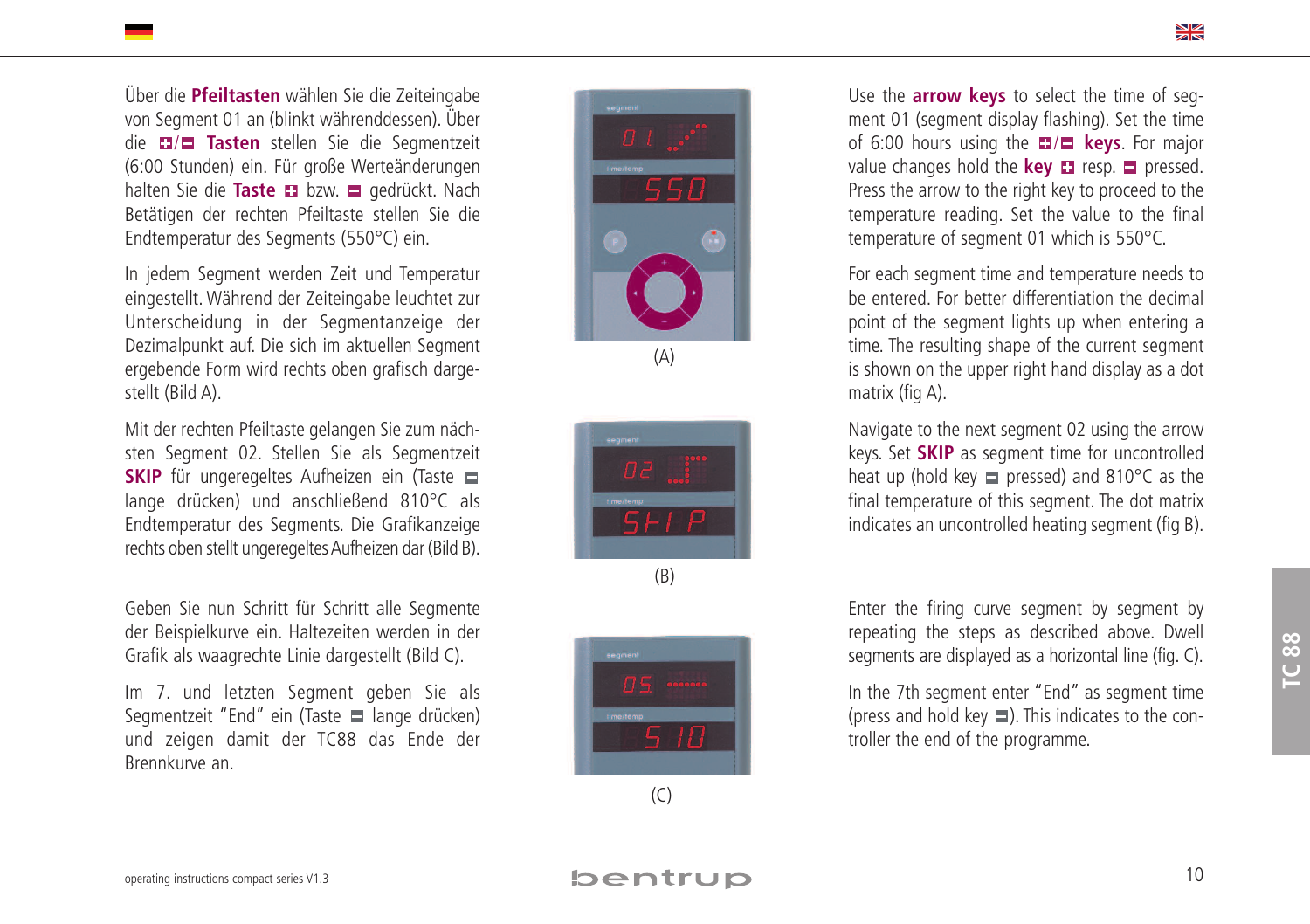#### Brennvorgang starten

Durch Drücken der Taste Start-Stopp Taste wird d e r Brennvorgang gestartet. In d e r Segmentanzeige steht die Nummer des aktuellen Brennabschnitts, auf der unteren Anzeige die aktuelle Ofentemperatur. Den laufenden Brennvorgang erkennen Sie am blinkenden Dezimalpunkt und dem grünen Leuchtpunkt in der Start-Stopp Taste. Die Grafikanzeige stellt die Form des aktuellen Segmentes dar, den Fortschritt im Ablauf erkennen Sie am blinkend durchlaufenden Punkt (Bild A). Nach Brandende erscheint auf der Segmentanzeige ein "**E".** 

#### Anzeigen während des Brandes

Über die Pfeiltasten kann jederzeit die aktuelle Brennkurve abgefragt werden (Segmentanzeige blinkt), ohne den Brand zu unterbrechen. Während einer Haltezeit wird die noch verbleibende Zeit angezeigt. Nach 15 Sekunden wechselt die Anzeige auf Ofentemperatur und Segmentanzeige zurück (Bild B).

Um einen Wert zu ändern, halten Sie den Brand über die Start-Stopp Taste an und starten ihn danach wieder. Der Brand wird an der gleichen Stelle fortgesetzt, außer wenn ein bereits durchlaufenes Segment verändert wurde (das Programm wird dann ab diesem Segment ausgeführt).



( A )



( B )

#### **Starting the Firing**

Pressing the start-stop key starts the firing. From now on the firing curve shows the current segment while the lower display reads the current kiln temperature. The flashing decimal point and a green LED in the start-stop key indicate a programme running. The dot matrix display reads the shape of the current segment, the progress is shown by a flashing dot stepping through the matrix (fig. A).

On successful completion of the programme the segment display indicates "**E"**.

#### Readings during the Firing

By pressing the **arrow keys** you can check the values of the firing curve (flashing segment display) without interrupting the firing. During a dwell only the remaining time is shown. After 15 seconds the display returns to current segment and kiln temperature (fig. B).

To change a value press the start-stop key and restart the firing after modification. The firing is continued at the same point if no segment is modified which has already been processed (this causes the firing to start at this segment).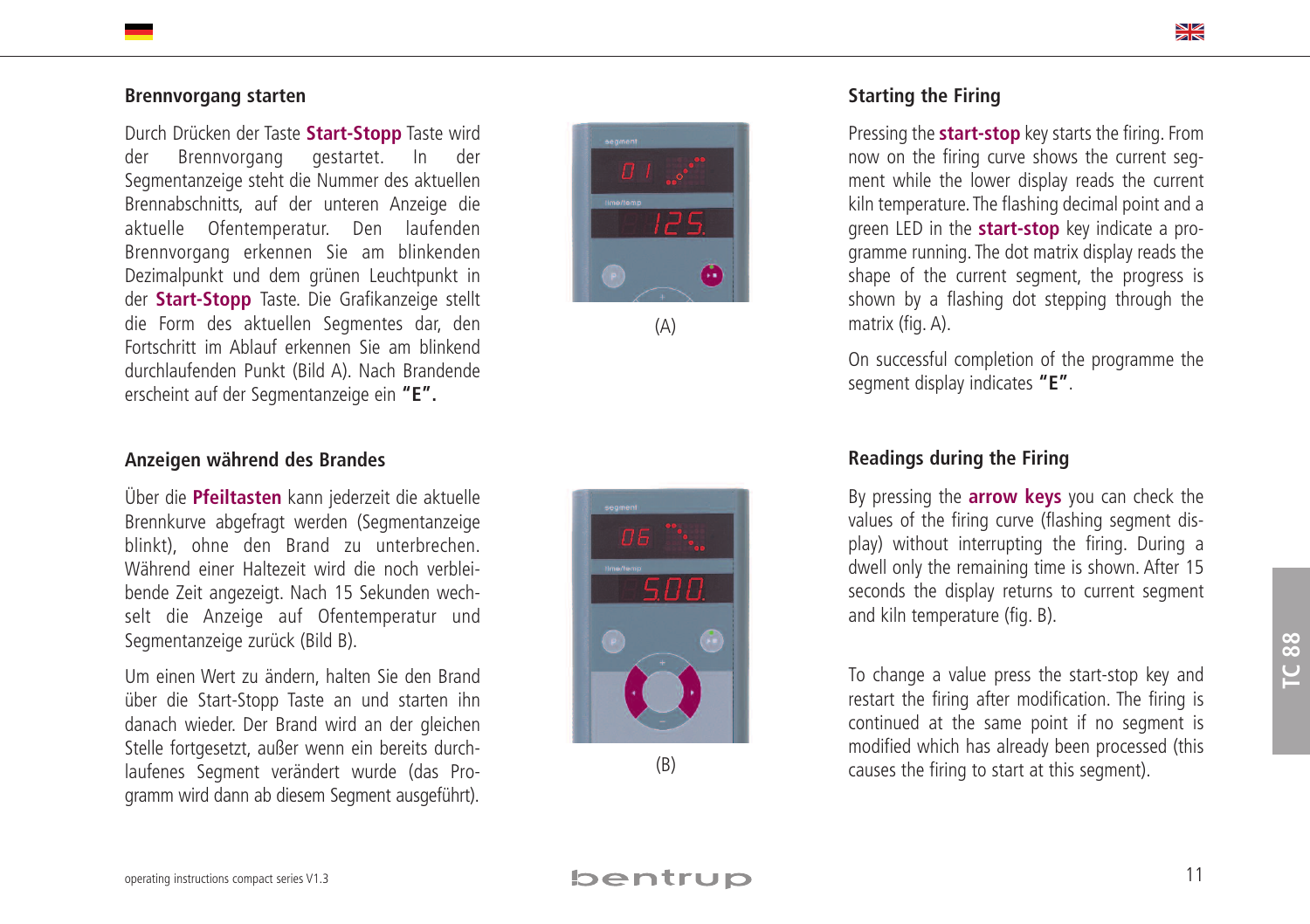#### Anzeige von Sollwert und Restzeit

Um während des Brandes den aktuellen Sollwert anzuzeigen, Drücken Sie die Taste II (Segmentanzeige zeigt **SP** für **S**et**p**oint).

Zur Anzeige der Restzeit im aktuellen Segment drücken Sie die **Taste ■** (Segmentanzeige **rt** für **r**emaining **t**ime). Nach 3 Sekunden schaltet die Anzeige zurück (Bild A).

#### **Manuelle Ablaufsteuerung**

Manche Prozesse benötigen eine manuelle Ablaufsteuerung. Die TC88 bietet folgende Optionen:

Um den **aktuellen Sollwert** zu verändern, drücken Sie die Taste E für 3 Sekunden (Sollwert blinkt). Mit den Tasten ■ bzw. ■ können Sie nun den Sollwert ändern. In einer Rampe wird hierbei nur die Restzeit manipuliert, in einer Haltezeit werden die Temperaturen der Brennkurve (aktuelles u. vorhergehendes Segment) geändert.

Um Zeit und Temperatur anzuhalten, drücken Sie die Taste  $\Box$  3 Sekunden lang (Segmentanzeige blinkt **h**). Für einen programmierten Halt setzen Sie die Segmentzeit auf "hold". Zeit und Temperatur werden gehalten, bis die Taste Terneut 3 Sekunden gedrückt wird, das **h** erlischt (Bild B).

Um sofort ins nächste Segment zu springen, drücken Sie die Tasten II und  $\blacksquare$  3 Sek. lang.



( A )



( B )

#### **Calling up Setpoint and Remaining Time**

To call up the current setpoint during a firing press **key <b>E** (segment display reads **SP**).

To call up remaining time of the current setpoint press **key**  $\Box$  (segment display reads **rt**).

The display returns to normal after 3 seconds ( f i g . A ) .

#### **Manual Process Control**

Some applications require a manual process control. Your TC88 provides the following options:

To adjust the current setpoint press key **E** for 3 seconds (flashing setpoint). Now use the keys resp.  $\Box$  to change the setpoint temperature. In a ramp only the remaining time is manipulated, in a dwell the actual temperatures of the firing curve (current and previous segment) are modified.

To hold time and temperature press key for 3 seconds (segment displays flashing **h**). To enter hold automatically set time to "hold" in a particular segment. Time and temperature are held until **key**  $\Box$  is pressed again for 3 seconds, **h** disappears (fig. B).

To **skip immediately** to the next segment press **key**  $\blacksquare$  **and**  $\blacksquare$  for 3 seconds.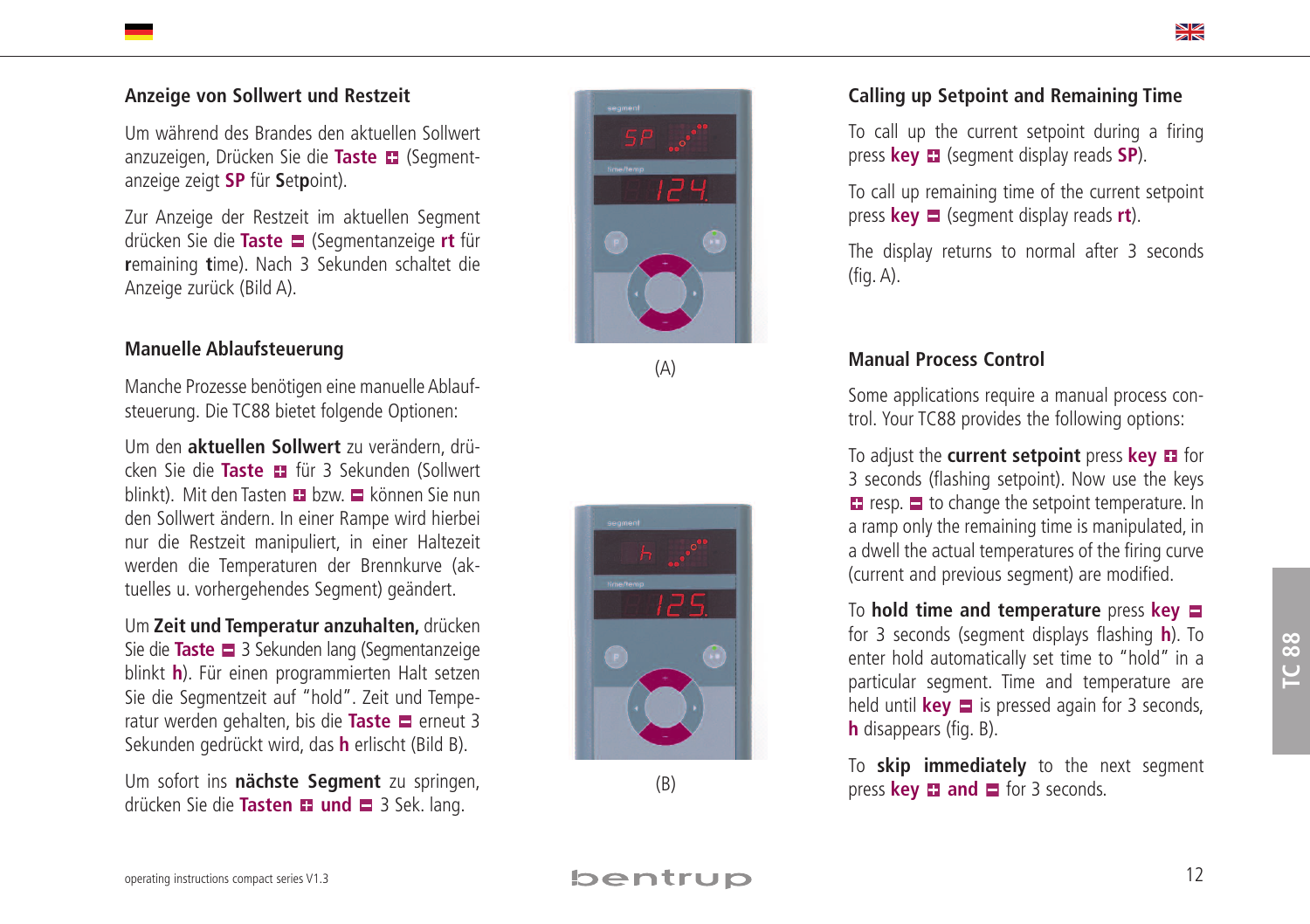# **Ergänzende Informationen**

Nach einem Netzausfall setzt der Regler den Brand fort (bei Rampe mit der aktuellen Ofentemperatur). Bei Abfall >50°C wird der Brand aus Qualitätsgründen unterbrochen.

Bei warmen Ofen wird eine Rampe entsprechend verkürzt, d.h. der Regler beginnt mit der aktuellen Ofentemperatur.

Falls in einer geregelten Rampe der Ofen dem geforderten Anstieg nicht folgen kann, verweilt der Regler auf der Temperatur (Leuchtpunkt in der Start-Stopp Taste zeigt **orange**). Sobald der Ofen wieder aufgeholt hat, wird die Rampe fortgesetzt. Dieser Vorgang kann sich wiederholen, somit verlängert sich die tatsächliche Dauer der Rampe. Details und Optionen siehe Technische Anleitung.

# **stop run hold**

# **Additional Information**

After a power breakdown the firing is continued (during ramps at current kiln temperature). If the temperature dropped >50°C the firing is interrupted to ensure quality.

If the kiln is warmed up already a ramp time is reduced accordingly causing the ramp to start at kiln temperature.

If the kiln is unable to follow in a controlled ramp the controller stops increasing temperature (LED at start-stop key changes to **orange**). Once the kiln temperature has caught up the ramp continues. If this happens again and again the actual time of a ramp will be longer than programmed. For details and options see the Technical Manual.

# **Fehlermeldungen**

Thermoelement defekt, nicht angeschlossen, Messleitung unterbrochen, Steckerkontakte verschmutzt oder defekt  $(overrun = Messagereichs-Uberlauf)$ 

Thermoelement verpolt, ggf. falscher Thermoelement-Typ bei Ofentemperatur weit unter 0°C (underrun)

Kaltpunkt-Fühler (CJC) im Anschlußkabel defekt (invalid)

Brand wurde wegen eines Problems bei der Temperaturmessung (s.o.) abgebrochen (Überlauf im Regelkanal)









## **Error Messages**







Cold-Junction-Compensation of the lead broken ("invalid")



Firing terminated due to temperature acquisition problem (as described above, "control loop overrun")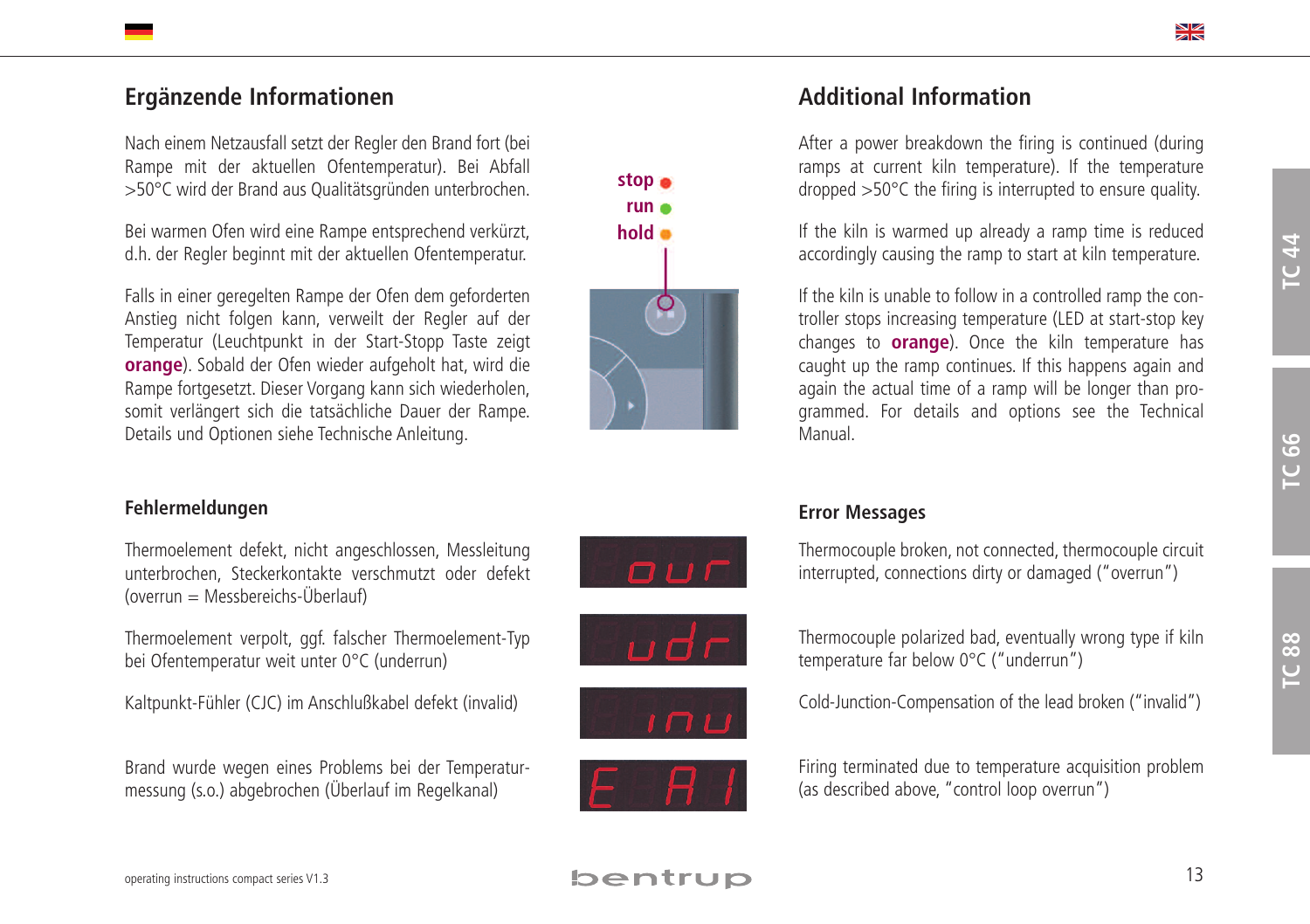Brand wurde wegen Übertemperatur (Überschreiten der max. Programmtemperatur um mehr als 20°C) abgebrochen. Ofenabschaltung über Sicherheitsschütz (falls vorhanden). Häufigste Ursache ist ein klebender Ofenschütz

Brand wurde wegen Heizproblem (zu geringem Temperaturanstieg trotz 100% Heizen) abgebrochen. Häufigste Ursachen sind defekte Heizspirale, fehlende Netzphase, defekter Schützkontakt, Thermoelement-Kurzschluß

Geregelte Rampe wurde fortgesetzt, obwohl der geforderte Temperaturanstieg trotz Wartezeit nicht erreicht werden konnte (wird für 1 Minute nur zur Information angezeigt)

Ungeregelte Rampe (SKIP) wurde beendet, obwohl die Segmenttemperatur nicht erreicht werden konnte (verhindert Selbstblockade; wird für 1 Minute zur Info angezeigt)

Der Brennvorgang wird nach einem Netzausfall automatisch fortgesetzt (wird für 1 Minute nur zur Info angezeigt)

Der Brennvorgang wurde nach einem Netzausfall unterbrochen, weil die Qualität des Ergebnisses nicht sichergestellt werden kann (z.B. durch zu großen Temperaturabfall)

Internes Reglerproblem, technischer Service beim Hersteller erforderlich (C1-ADC defekt, C2-ADC unpräzise, C3-COM)

Internes Reglerproblem, technischer Service beim Hersteller erforderlich (D1-CPU, D2-RAM, D3-I2C Bus, D4- EEPROM, D5-Kalibrierung, D6-NVM, DA-Master Konfig.)

















Firing terminated due to over temperature (maximum programmed temperature exceeded more than 20°C). kiln has been cut off by the safety contactor (if fitted). Mostly caused by stuck contactor contacts



Controlled ramp continued although the programmed rise or drop in temperature was not achieved even after adding a dwell (informational message displayed for 1 minute) Uncontrolled ramp (SKIP) completed since the segment temperature could not be reached (to avoid deadlock scenario; informational message displayed for 1 minute)



Firing is continued automatically after a power breakdown informational message displayed for 1 minute)







Internal controller problem, manufacturer service required (C1-ADC broken, C2-ADC drift check failed, C3-COM)

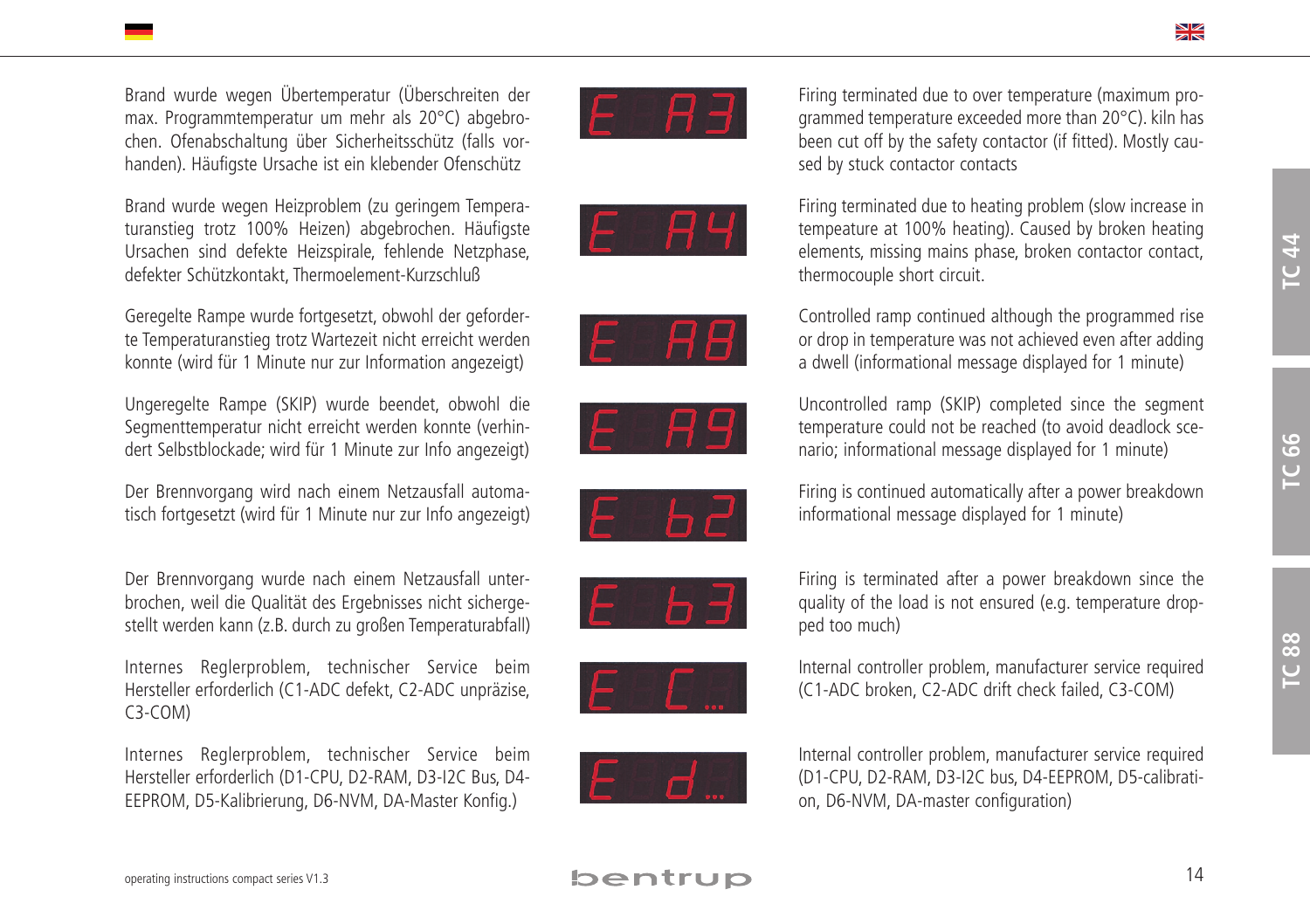## **Betriebsparameter**

Hiermit kann der Regler auf spezielle Anwendungen adaptiert werden. Eine detaillierte Beschreibung finden Sie in der Technischen Anleitung auf www.bentrup.de. Zum Aufrufen Programmtaste 3 Sekunden lang drücken. Über die Pfeil- und  $\blacksquare$ / $\blacksquare$  Tasten können die Parameter ausgewählt bzw. ggf. verändert werden.

## **Elektrische Details**

 $1 - 3$ 4**0 8 8 8** 7 8 **0 0 0** 11 12 J J 14

**CPC14**

Achtung! Der Regler darf auf keinen Fall geöffnet werden. Sicherung ist von außen zugänglich. Darstellung der Draufsicht des Steckers (bzw. Buchse der Reglerrückseite bei Panelversion). Einige Ofenhersteller nutzen eine andere Belegung als dargestellt.

| par. no. | operation parameter                       | default      | set range                   | unit         |
|----------|-------------------------------------------|--------------|-----------------------------|--------------|
| $S-01$   | thermocouple (fixed)                      |              | S, R, J, K                  |              |
| $S-02$   | max. temperature (fixed)                  |              | 20-1600                     | $\circ$ C    |
| $S-03$   | proportional range (P)                    | 2.0          | $0.0 - 99.9$                | $\%$         |
| $S-04$   | integral time (I)                         | 200          | 10-8000                     | $\mathsf{S}$ |
| $S-05$   | derivative time (D)                       | 10           | $0 - 999$                   | $\mathsf{S}$ |
| $S-06$   | control output cycle time                 | 30           | $1 - 99$                    | $\mathsf{S}$ |
| $S-07$   | control supervisory                       | Opt          | Opt, Grd, OFF               |              |
| $S-08$   | ramp units°C/h or h:min                   | Grad         | Grad, time                  |              |
| $S-09$   | communication ID                          | 0            | $0 - 63$                    |              |
| $S-10$   | mode 2 <sup>nd</sup> ctrl. output (fixed) |              | $0 - 9$                     |              |
| $S-11$   | temperature units                         | $^{\circ}$ C | $^{\circ}$ C - $^{\circ}$ F |              |

## **Operating Parameters**

This allows adapting the controller for very specific applications. For a detailed explanation refer to the Technical Manual available on www.bentrup.com. To enter operation parameters hold programme key for 3 seconds. Use the arrow resp.  $\Box / \Box$  keys to navigate through resp. change the parameters.

# **Electrical Details**



Caution! Under no circumstances open the controller. The fuse is accessible from the outside. Sketches show the top view of plugs (resp. socket on panel model). Note that some kiln manufacturer use pin assignments different from the ones shown below.



AMP DUAC 8 POLE

| HAN15D                | <b>HAN7D</b> | HAN15D         | CPC <sub>14</sub> | <b>PANEL</b>             |                                      |              |                        |                                   |             |
|-----------------------|--------------|----------------|-------------------|--------------------------|--------------------------------------|--------------|------------------------|-----------------------------------|-------------|
|                       | 5            | A <sub>1</sub> | 8                 |                          | mains supply (L)<br>$\circ$          | <b>BLACK</b> | <b>FUSE</b><br>T 8.5 A | 88-261V<br><b>AD/DC 36 %</b><br>ᅕ | 萱           |
|                       |              | B <sub>1</sub> | 9                 |                          | mains supply (N)<br>$\mathbf{C}$     | <b>BLUE</b>  |                        |                                   |             |
| 2345                  | 6            | A <sub>3</sub> | 14                | 4                        | control output heating (L) $\bullet$ | <b>BROWN</b> | DO1                    |                                   | TC88        |
| <b>PANEL</b>          |              | C <sub>3</sub> | 12                | 3                        | control output extra (L)<br>പ        | PIW          | DO2                    |                                   |             |
|                       |              | B <sub>3</sub> | 13                | $\overline{\phantom{a}}$ | control output (N)<br>⊶              |              |                        |                                   | <b>TC66</b> |
|                       |              | <b>B5</b>      |                   |                          | thermocouple $+$<br>ᡐ                | TC+          |                        | TEMP                              |             |
| <b>AP DUAC 8 POLE</b> | 4            | S/R:C5 J/K:A5  | S/R:2 J/K:3       | 8                        | thermocouple -<br>o-                 | $TC-$        |                        |                                   | TC4         |
|                       |              |                |                   |                          |                                      |              |                        |                                   |             |

**TC44**